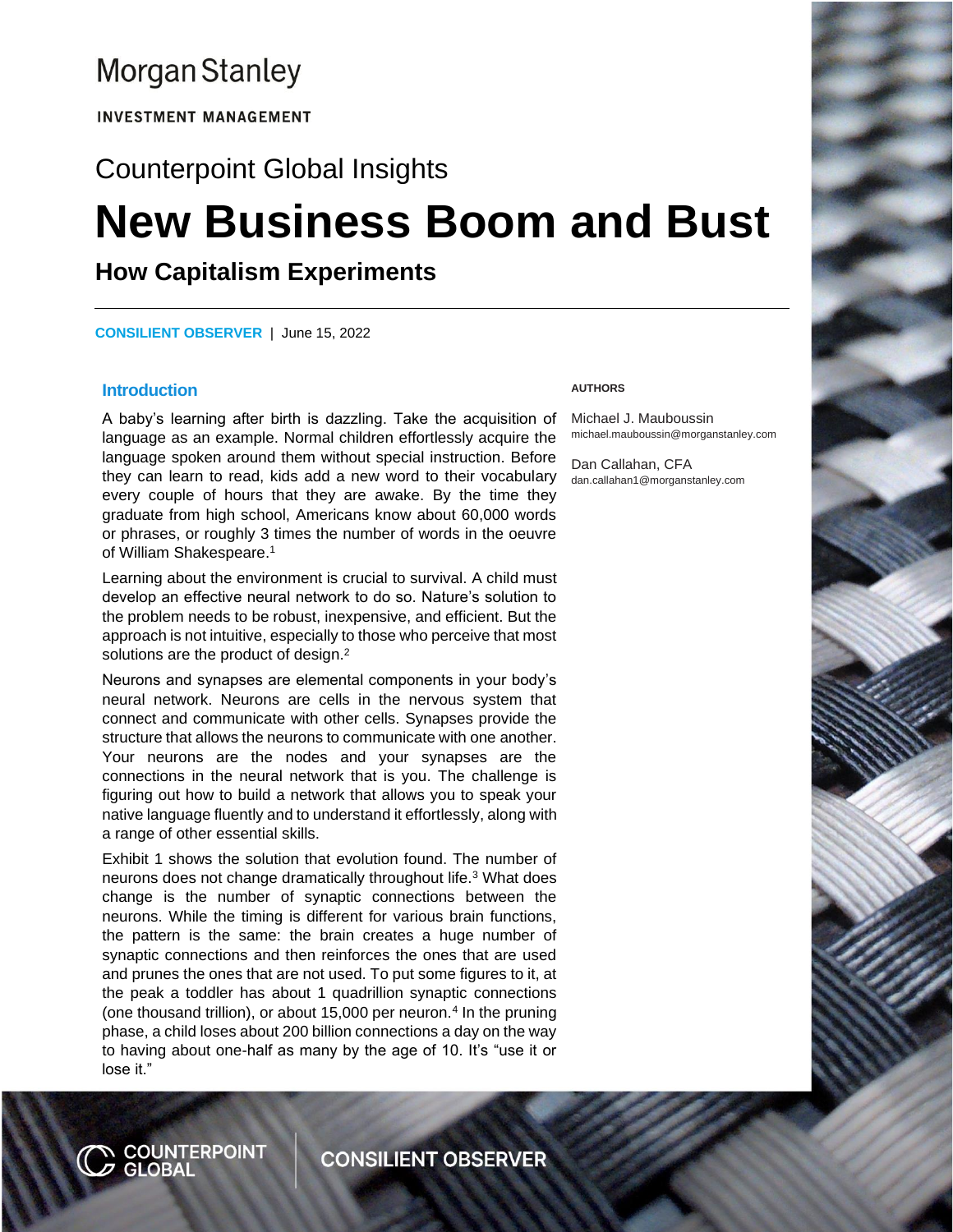# **Exhibit 1: Neural Connections in Early Childhood**



*Source: Based on Ross A. Thompson and Charles A. Nelson, "Developmental Science and the Media: Early Brain Development,"* American Psychologist*, Vol. 56, No. 1, January 2001, 5-15.*

This process of overproduction and pruning appears wasteful, especially considering that the brain uses about 20 percent of the body's energy. But scientists have shown that this approach creates a network of neurons that functions well in a wide range of potential environments.<sup>5</sup> In effect, the swell in synaptic connections prepares the child for lots of possible paths, and the pruning matches the mind with the circumstances that prevail in the child's world.

Burgeoning industries commonly follow the same pattern as they develop. The increase in synaptic connections is analogous to new companies, each entering the industry with a novel approach or technology to address the business challenge. The marketplace is the environment, which "selects" the products or services that best fit the industry's needs. The decrease in connections is analogous to the exit of companies.

We discuss this pattern for companies, describe why investors should care, and offer some current examples of where this pattern of entry and exit is playing out.

# **Pruning for Performance and the Product Life Cycle**

Let's start with some classic examples of this pattern. Exhibit 2 shows the development of the U.S. automobile and personal computer (PC) industries. The auto industry started around 1895, saw a massive rate of net entry until about 1910, and then saw a substantial rate of net exit through 1941.<sup>6</sup> The PC industry started in the mid-1970s, climbed to a peak number of companies in 1987, and saw a decline in total companies through the mid-1990s.<sup>7</sup> Researchers have documented a similar outline of industry evolution for dozens of industries.<sup>8</sup>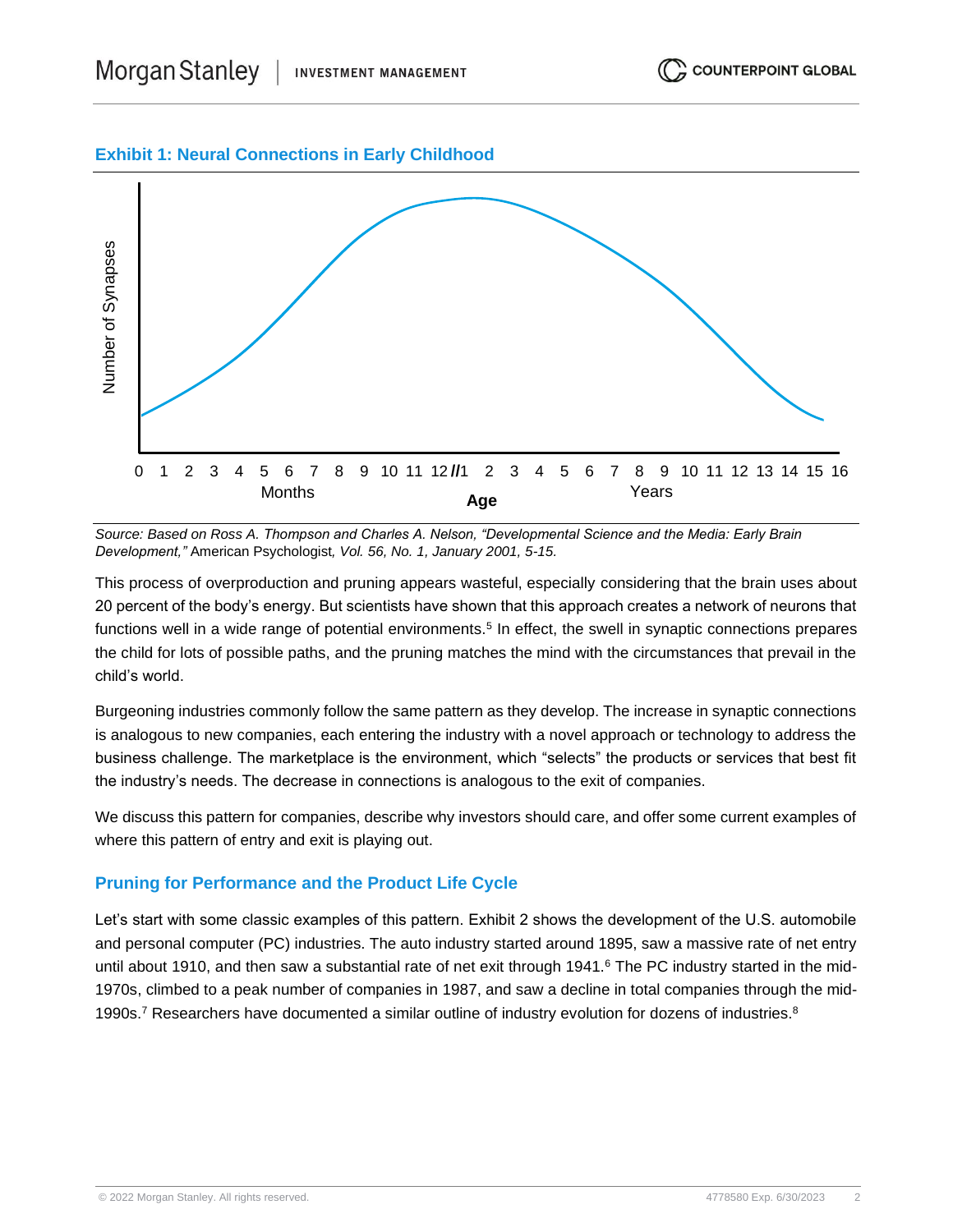

# **Exhibit 2: Entry, Exit, and Total Companies in the U.S. Automobile and PC Industries**

*Source: Autos: Wikipedia contributors, "List of defunct automobile manufacturers of the United States,"* Wikipedia, The Free Encyclopedia*, https://en.wikipedia.org/w/index.php?title=List\_of\_defunct\_automobile\_manufacturers\_of\_the\_United\_ States&oldid=1087965710 and Wikipedia contributors, "List of automobile manufacturers of the United States,"* Wikipedia, The Free Encyclopedia*, https://en.wikipedia.org/w/index.php?title=List\_of\_automobile\_manufacturers\_of\_the\_United\_* States&oldid=1088463190; PCs: Mariana Mazzucato, "The PC Industry: New Economy or Early Life-Cycle?" Review of Economic Dynamics*, Vol. 5, No. 2, April 2002, 318-345; Counterpoint Global.*

Steven Klepper was an economist at Carnegie Mellon and a leader in this field. This pattern of boom and bust is known as the product life cycle. Klepper identified and described six regularities in this evolutionary process:<sup>9</sup>

- 1. As an industry is born it is common for the number of entrants to rise and then fall over time. The total number of competitors is ultimately small.<sup>10</sup>
- 2. The output of the industry continues to grow even as the number of producers falls from the peak.
- 3. The market shares of the competitors are unstable at first, but eventually stabilize.<sup>11</sup>
- 4. The diversity of versions of competing products coincides with the growth of entrants. The number of innovations peaks in the growth phase and falls thereafter.
- 5. Product innovation is the focus early in the cycle. Process innovation is the focus late in the cycle.
- 6. When the number of entrants is on the upswing, most product innovations come from new entrants.

Klepper, along with Michael Gort, an economist, examined 46 industries and measured the average time it took to pass through the various stages, including the growth in net entry, low to zero net entry near the peak of competition, and negative net entry.<sup>12</sup> The early phases last longer on average than the late ones. Further, we can observe that the diffusion of new innovations is happening faster today than it did in the past.

In his book, *Mastering the Dynamics of Innovation,* James Utterback, an emeritus professor of management at MIT, describes three phases in this recurring pattern.<sup>13</sup>

The first is the fluid phase where there is a lot of experimentation with product design and the nature of the business model. The outcome is unclear, and the emphasis is on the performance of the various competing products. Companies tend to be led by entrepreneurs. This phase is akin to the rise in synaptic connections where a wide range of outcomes is possible.

© 2022 Morgan Stanley. All rights reserved. 4778580 Exp. 6/30/2023 3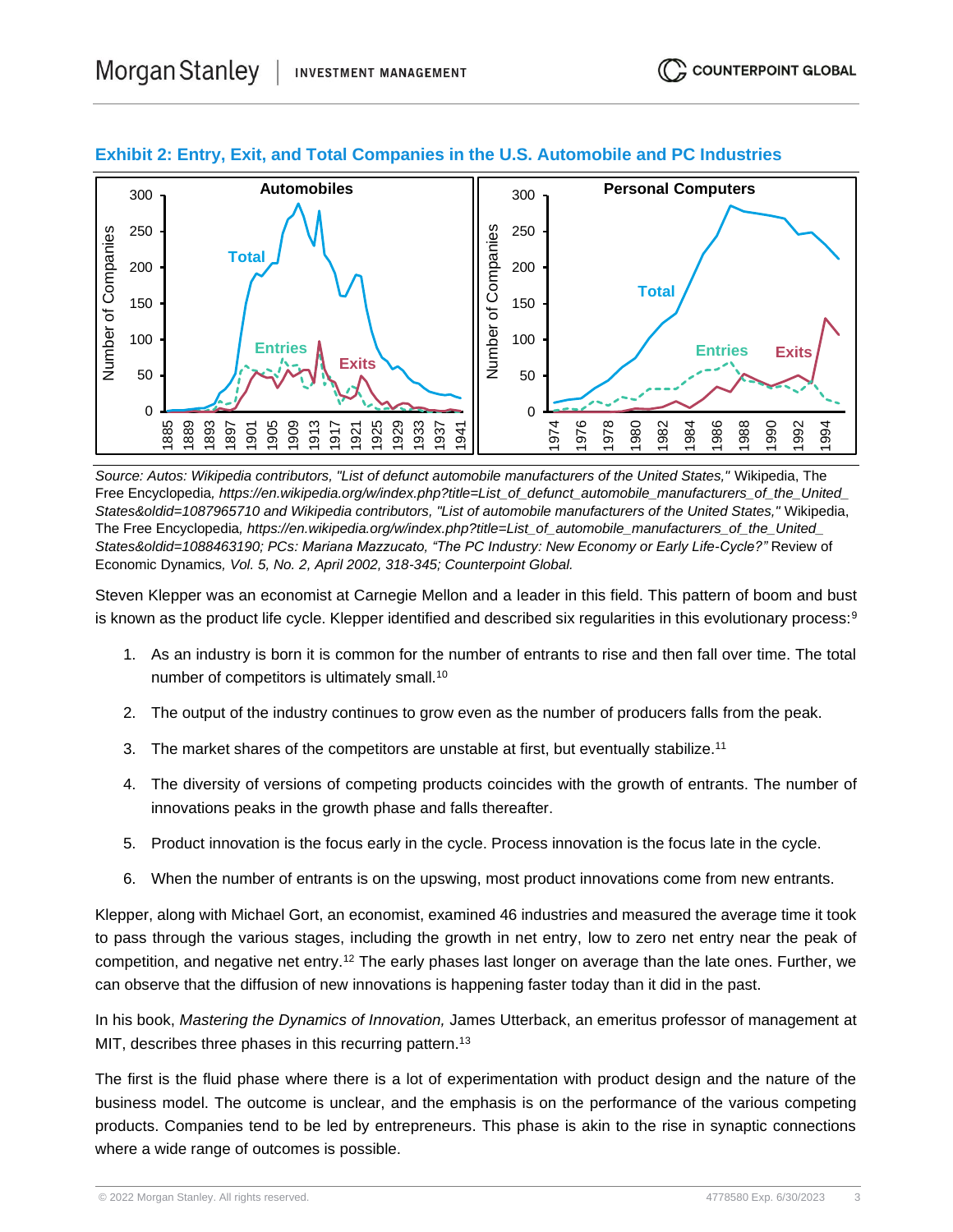The second is the transitional phase where the market has settled on a product design and the focus shifts to process innovation. Investors use the term "product-market fit" to describe when the product coalesces with the needs of the market. In effect, the customers prune subpar alternatives and reinforce the product that best serves their needs. Consideration of complementary assets is also important because new companies are also embedded in a business ecosystem. Autos with internal combustion engines need roads, gas stations, and mechanics that can fix them. The emphasis is on how best to bring the product to market given the environment.

Finally, there is the specific phase where the pace of product and process innovation is slow because most competitors have adopted the industry's best practices. Companies here may be susceptible to disruptive innovation, where new business models, a form of process innovation, allow for entrants to compete for specific segments of the market.<sup>14</sup>

Neural development and the product life cycle follow a similar pattern because they are effectively addressing the same task of discovering what is useful in a new environment. The solution in both cases is to try out a lot of alternatives and winnow down what does not work.

#### **Investor Takeaways from the Pruning Process**

Understanding this pattern of innovation can help investors in a number of ways. To begin, it is very useful to understand which phase an industry is in. One straightforward way to do this is by measuring the number of entries, exits, and total number of firms in the industry. This fits with the first of Klepper's stylized facts. Failure rates are high in the early phase and drop substantially once the process is largely complete. Exits are the result of going out of business, which is bad for shareholders, or of being acquired by another company, which is often not as bad.

Investors should also be aware of the interplay between financial and technology markets.<sup>15</sup> Here's the basic story. Financial capital tends to flow in as it becomes clear that a potential new industry is emerging. In many cases, the companies associated with the innovation receive inflows that lift asset prices to levels that are unsupported by the fundamentals. Financial capital then flees, leaving asset prices that are fair to undervalued. Finally, the financial and technological markets come into alignment.

In the fluid phase, investments in companies have payoffs similar to options. A financial option is the right but not the obligation to invest in a stock at a set price within a predetermined time. About one third of options expire worthless. In the aggregate, these investments in the early phase appear to generate a return similar to, or below, that of the broader market.<sup>16</sup>

But similar to the venture capital industry, the distribution of the returns to shareholders is heavily skewed, with a small number of companies generating outsized gains and the majority losing money for shareholders.<sup>17</sup>

Importantly, the influx of financial capital is essential to developing the industry because it funds experimentation. It appears inefficient in retrospect once the market has sorted the winners and losers. But this evolutionary process is similar to what happens with the synaptic connections: the generation of options is followed by selection for what is most appropriate for the environment.

Another investor takeaway relates to the assessment of competitive advantage. Market share stability is one of the ways to test for competitive advantage.<sup>18</sup> The premise is that if an industry's market shares are highly unstable then it is unlikely that one or more companies within the industry have a sustainable competitive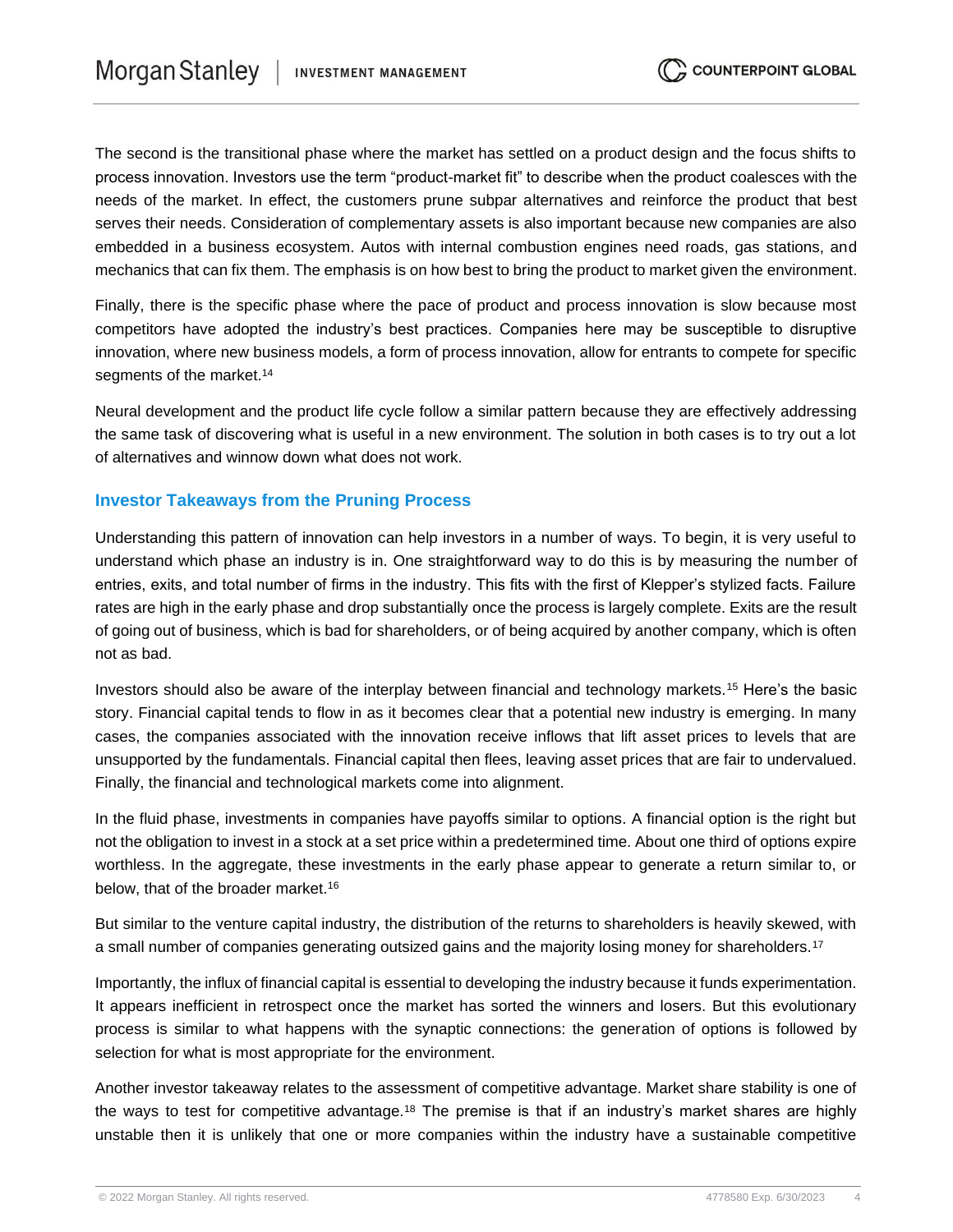advantage. Further, an expanding list of companies that have any share of the market suggests limited barriers to entry. A thoughtful assessment of barriers to entry is central to a proper analysis of competitive advantage.<sup>19</sup>

The degree of market stability tends to mirror the stages of industry development, consistent with the regularities that Klepper identified. Market shares are very unstable in the fluid phase. For example, General Motors, Ford, and Chrysler swapped rankings in market share in the U.S. automobile industry multiple times between 1925- 1935 (see exhibit 3). Market shares settle down in the transitional phase, after the market has separated the early winners from the losers.<sup>20</sup>

A fourth takeaway for investors is that the industry's output continues to increase even as the total number of companies decreases. This means that a smaller number of companies are taking a greater share of a larger market. Exhibit 4 shows this pattern for the U.S. automobile and PC industries.



**Exhibit 3: Market Share for the U.S. Automobile Industry, 1911-1937**

*Source: "Report on Motor Vehicle Industry,"* Federal Trade Commission*, June 5, 1939 and Counterpoint Global.*



**Exhibit 4: Fall in Companies and Rise in Production in the U.S. Automobile and PC Industries**

*Source: Auto companies: Wikipedia contributors (see exhibit 2); Auto production: NBER Macrohistory: I. Production of Commodities, Series 01107a, see: www.nber.org/research/data/nber-macrohistory-i-production-commodities; PC companies: Mariana Mazzucato, "The PC Industry: New Economy or Early Life-Cycle?"* Review of Economic Dynamics*, Vol. 5, No. 2, April 2002, 318-345; PC production: Jeremy Reimer, see https://jeremyreimer.com/rockets-item.lsp?p=137; Counterpoint Global.*

**COUNTERPOINT GLOBAL**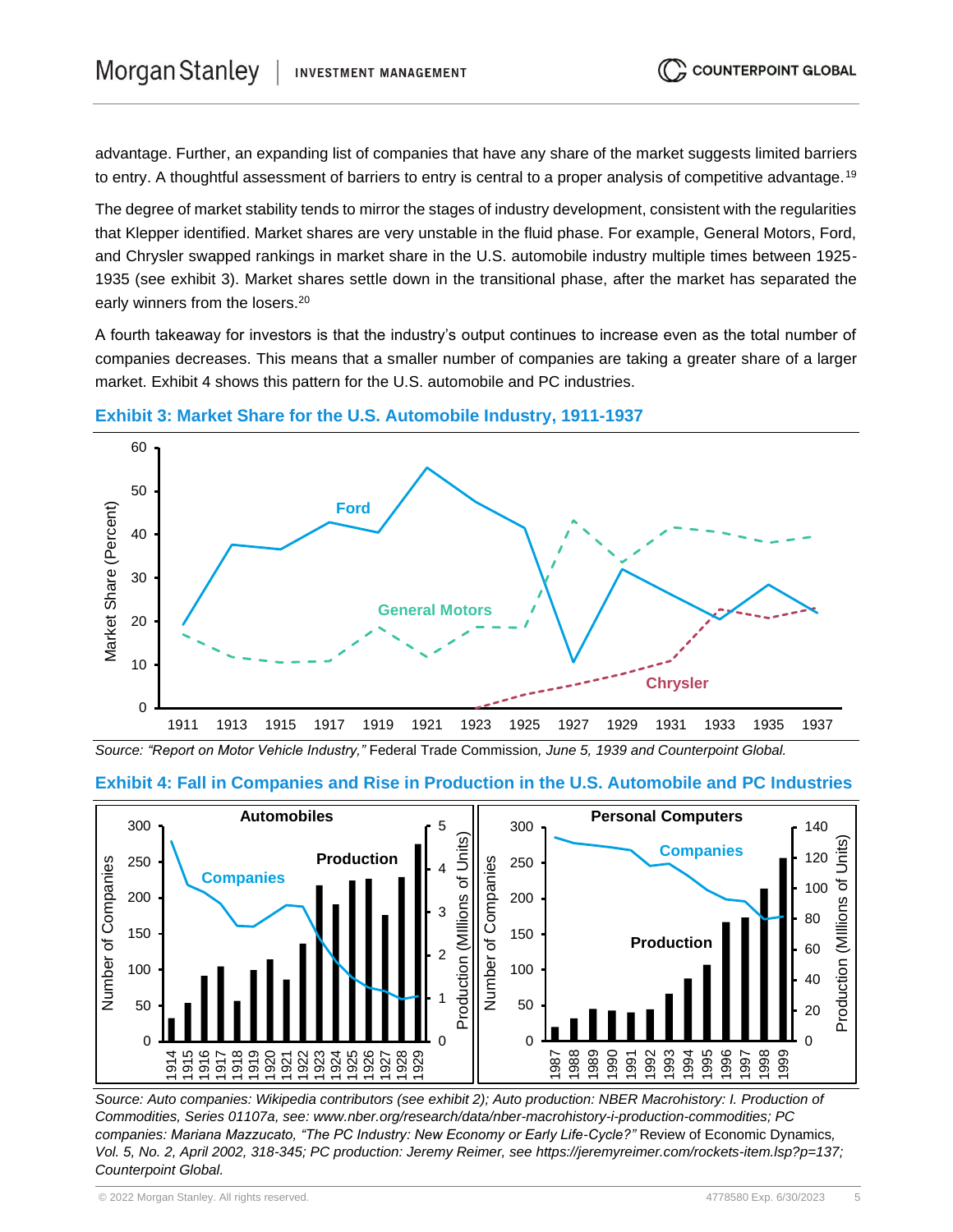Process innovation tends to be most significant during the transition phase. As a result, the unit price of the good often declines during this period.<sup>21</sup> A lower price promotes additional adoption. This can be the sweet spot for investors, as the market has selected the survivors and growth is in its early phases.

Pattern recognition is important for investors but often tricky to implement because humans tend to see patterns even where none exist.<sup>22</sup> This process of overproduction and pruning has played out in billions of brains and dozens of industries. And it is happening today.

# **The Beginning of Boom and Bust**

We currently see this pattern in a few areas. One example is the electric vehicle market (see exhibit 5). We count a little more than 500 companies in the industry when we include automobile and truck manufacturers (both new entrants and traditional manufacturers of vehicles with internal combustion engines diversifying into the electric vehicle industry), makers of batteries and other key components such as powertrains, and companies that provide technology for charging. While the COVID-19 pandemic had an impact on the entry and exit data, we appear to be in a phase where new entrants exceed exits.



# **Exhibit 5: Selected Electric Vehicle Companies, 1986-2021**

*Source: PitchBook and Counterpoint Global.*

Cryptocurrencies also share this form, albeit at an earlier phase than electric vehicles. A cryptocurrency is a digital token that is created and maintained through a computer network via blockchain technology and therefore does not operate through a centralized authority. Cryptocurrencies are one component of the infrastructure necessary to support decentralized finance, which combines open-source building blocks to reduce friction and centralized control in the traditional financial system.

Exhibit 6 shows that there were just under 9,000 cryptocurrencies at year-end 2021 and that the rate of entry remains robust. To date, more than 2,400 cryptocurrencies have exited, either as the result of failure or fraud. The vast majority of the existing cryptocurrencies are likely to fail as well.

It is also worth noting that two cryptocurrencies, Bitcoin and Ethereum, represent almost two-thirds of the total market value of all cryptocurrencies and that the market capitalizations of cryptocurrencies follow a power law.<sup>23</sup> Bitcoin largely operates now as a store of value and, to a lesser degree, as a payment network. Ethereum extends the Bitcoin applications as it allows for smart contracts, which reside on the Ethereum blockchain and define interactions.<sup>24</sup>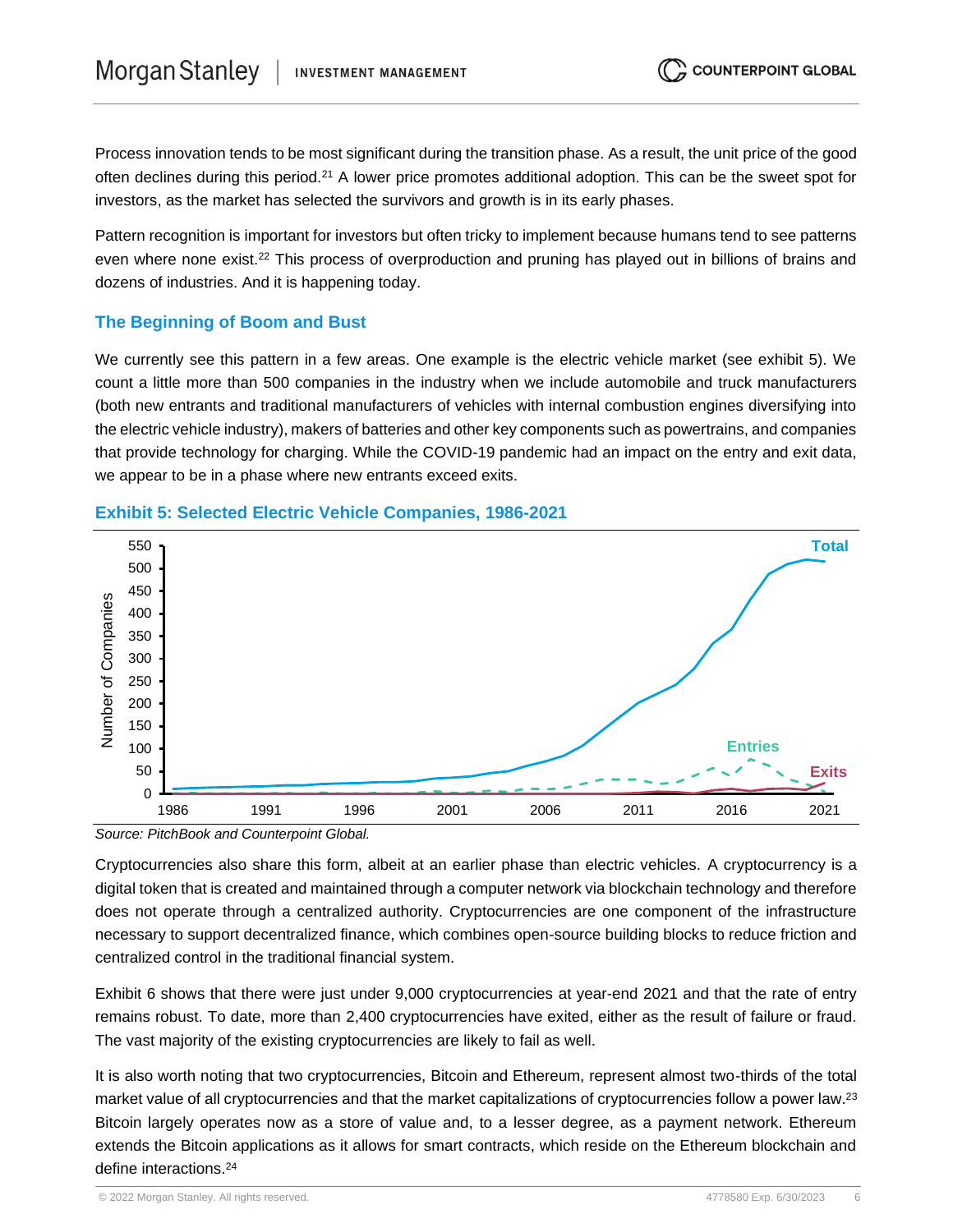## **Exhibit 6: Number of Cryptocurrencies, 2013-2021**



*Source: Total: CoinMarketCap, see https://coinmarketcap.com/historical; Exits: Coinopsy, see www.coinopsy.com/deadcoins; Counterpoint Global.*

Both of these areas are in the early phase, which means that investors have to recognize that many, if not most, of the entrants will fail. Much of the capital that will flow into these sectors will earn substandard returns but will facilitate experimentation and product innovation.

As the market sorts the winners from the losers, there should be substantial opportunity for the companies that achieve product-market fit. While difficult to handicap, some companies will rise to the top and flourish amid the shakeout.

### **Conclusion**

An engineer confronted with a problem in a novel environment would be tempted to fashion a specific solution. But studies of the pattern of synaptic connections of children, as well as the emergence of industries, show that the overproduction of options and pruning of those that are not useful is a tried-and-true way to solve the problem.

This pattern is particularly noteworthy in capitalistic economies because of the interaction between financial and technology markets. Capital flows are often very strong as a new industry develops. This money fuels vital experimentation, but since most ideas fail the investments behind them fare poorly. Capital markets are generally less enamored with the industry when exits exceed entrants, but at that juncture fewer companies capture more market share of a growing industry.

Investors are well served to understand this general pattern and to consider where it is in the process of playing out. Examples today include the markets for electric vehicles and cryptocurrencies.

#### **Please see Important Disclosures on pages 10-12**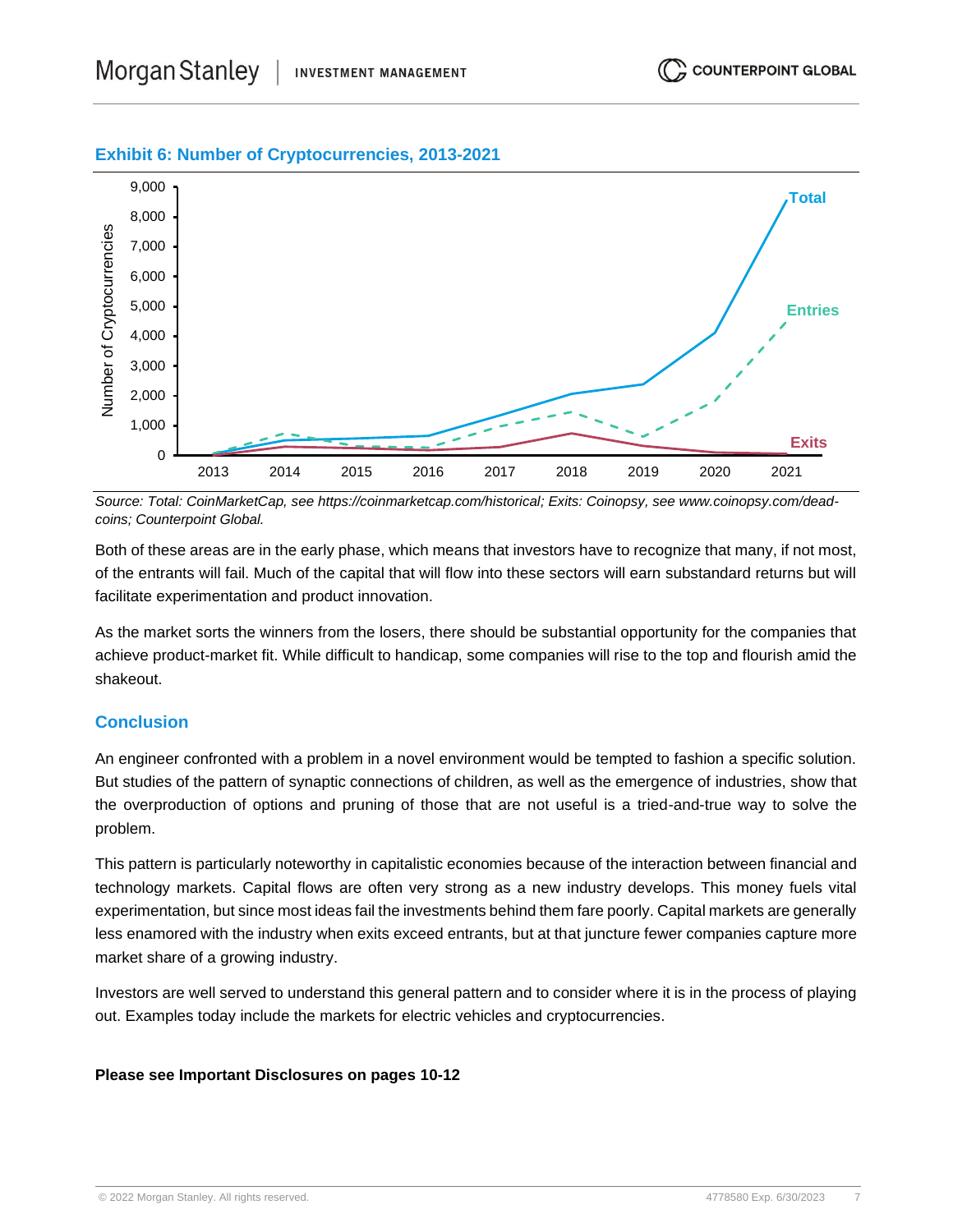## **Endnotes**

<sup>1</sup> Steven Pinker, *The Language Instinct: How the Mind Creates Language* (New York: HarperCollins, 1994), 150- 151.

<sup>2</sup> For example, see Daniel C. Dennett, *Darwin's Dangerous Idea: Evolution and The Meanings of Life* (New York: Simon & Schuster, 1995).

<sup>3</sup> Thai Nguyen, "Total Number of Synapses in the Adult Human Neocortex," *Undergraduate Journal of Mathematical Modeling: One + Two*, Vol. 3, No. 1, Article 14, 2010.

<sup>4</sup> Alison Gopnik, Andrew Meltzoff, and Patricia Kuhl, *The Scientist in the Crib: What Early Learning Tells Us About the Mind* (New York: First Perennial, 2001), 186-187.

<sup>5</sup> Saket Navlakha, Alison L. Barth, and Ziv Bar-Joseph, "Decreasing-Rate Pruning Optimizes the Construction of Efficient and Robust Distributed Networks," *PLOS Computational Biology*, July 28, 2015 and Willem E. Frankenhuis and Dorsa Amir, "What Is the Expected Human Childhood? Insights from Evolutionary Anthropology," *Development and Psychopathology*, Vol. 34, No. 2, May 2022, 473-497.

<sup>6</sup> Philip Hillyer Smith, *Wheels Within Wheels: A Short History of American Motor Car Manufacturing─Second Edition, Revised* (New York: Funk & Wagnalls, 1970).

<sup>7</sup> Mariana Mazzucato, "The PC Industry: New Economy or Early Life-Cycle?" *Review of Economic Dynamics,*  Vol. 5, No. 2, April 2002, 318-345.

<sup>8</sup> Michael Gort and Steven Klepper, "Time Paths in the Diffusion of Product Innovations," *The Economic Journal*, Vol. 92, No. 367, September 1982, 630-653.

<sup>9</sup> Steven Klepper, "Entry, Exit, Growth, and Innovation over the Product Life Cycle," *American Economic Review*, Vol. 86, No. 3, June 1996, 562-583. For related work, see Steven Klepper and Elizabeth Graddy, "The Evolution of New Industries and the Determinants of Market Structure," *RAND Journal of Economics*, Vol. 21, No. 1, Spring, 1990, 27-44; Steven Klepper, "The Capabilities of New Firms and the Evolution of the U.S. Automobile Industry," *Industrial and Corporate Change*, Vol. 11, No. 4, August 2002, 645-666; Rajshree Agarwal and Michael Gort, "The Evolution of Markets and Entry, Exit and Survival of Firms," *Review of Economics and Statistics*, Vol. 78, No. 3, August 1996, 489-498; Steven Klepper, *Experimental Capitalism: The Nanoeconomics of American High-Tech Industries* (Princeton, NJ: Princeton University Press, 2016); Timothy Dunne, Mark J. Roberts and Larry Samuelson, "Patterns of Firm Entry and Exit in U.S. Manufacturing Industries," *RAND Journal of Economics*, Vol. 19, No. 4, Winter 1988, 495-515; Harry Bloch, "Innovation and the Evolution of Industry Structure," *International Journal of the Economics of Business,* Vol. 25, No. 1, February 2018, 73-83; and Paolo Calvosa, "Entry, Exit and Innovation Over the Industry Life Cycle in Converging Sectors: An Analysis of the Smartphone Industry," *International Journal of Business and Management*, Vol. 15, No. 12, 2020, 151-168. <sup>10</sup> Sometimes the industry starts with lots of companies.

<sup>11</sup> For a good illustration of this regularity for the U.S. automobile industry, see Mariana Mazzucato, *Firm Size,*  Innovation and Market Structure: The Evolution of Industry Concentration and Instability (Cheltenham, UK: Edward Elgar Publishing, 2000), 28-29.

<sup>12</sup> Gort and Klepper, "Time Paths in the Diffusion of Product Innovations."

<sup>13</sup> James M. Utterback, *Mastering the Dynamics of Innovation: How Companies Can Seize Opportunities in the Face of Technological Change* (Boston, MA: Harvard Business School Press, 1994), 92-97 and William J. Abernathy and James M. Utterback, "Patterns of Industrial Innovation," *Technology Review,* Vol. 80, No. 7, June/July 1978, 40-47.

<sup>14</sup> Clayton M. Christensen, *The Innovator's Dilemma: When New Technologies Cause Great Companies to Fail* (Boston, MA: Harvard Business School Press, 1997).

<sup>15</sup> Perhaps the best book on the topic is Carlota Perez, *Technological Revolutions and Financial Capital: The Dynamics of Bubbles and Golden Ages* (Cheltenham, UK: Edward Elgar Publishing, 2002). That said, Perez focuses on technological revolutions that are larger in scale than the development of industries and products.

<sup>16</sup> See William D. Bygrave, Julian E. Lange, J. R. Roedel, and Gary Wu, "Capital Market Excesses and Competitive Strength: The Case of the Hard Drive Industry, 1984-2000," *Journal of Applied Corporate Finance*, Vol. 13, No. 3, Fall 2000, 8-19; Robin Greenwood, Andrei Shleifer, and Yang You, "Bubbles for Fama," *Journal of Financial Economics*, Vol. 131, No. 1, January 2019, 20-43; and Valentin Haddad, Paul Ho, and Erik Loualiche, "Bubbles and the Value of Innovation," *Journal of Financial Economics*, Vol. 145, No. 1, July 2022,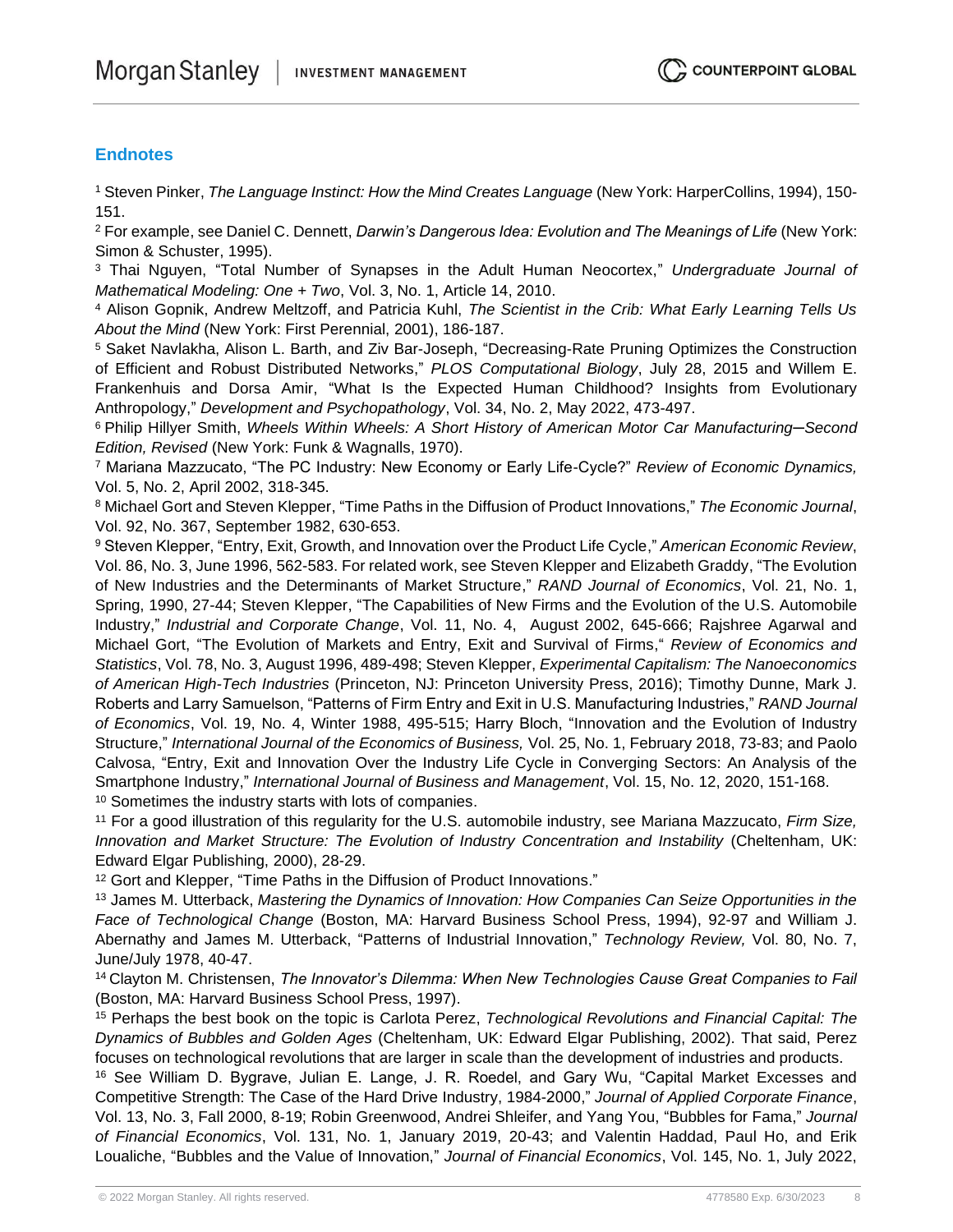69-84. These risky bets appear to be the result of investor preferences rather than investor beliefs. For a neat approach to separating those possibilities through study of markets for sports betting, see Tobias J. Moskowitz and Kaushik Vasudevan, "Betting Without Beta," *SSRN Working Paper*, May 2, 2022.

<sup>17</sup> Gregory Brown, Robert S. Harris, Wendy Hu, Tim Jenkinson, Steven N. Kaplan, and David Robinson, "Private Equity Portfolio Companies: A First Look at Burgiss Holdings Data," *SSRN Working Paper*, March 3, 2020.

<sup>18</sup> Bruce Greenwald and Judd Kahn, *Competition Demystified: A Radically Simplified Approach to Business Strategy* (New York: Portfolio, 2005), 52-76.

<sup>19</sup> See P. A. Geroski, *Market Dynamics and Entry* (Oxford: Basil Blackwell, 1991) and Paul Geroski, *The Evolution of New Markets* (Oxford: Oxford University Press, 2003).

<sup>20</sup> Mazzucato, *Firm Size, Innovation and Market Structure*, 28.

<sup>21</sup> Boyan Jovanovic, "Michael Gort's Contribution to Economics," *Review of Economic Dynamics,* Vol. 1, No. 2, April 1998, 327-337.

<sup>22</sup> Jason Zweig, *Your Money and Your Brain: How the New Science of Neuroeconomics Can Help Make You Rich* (New York: Simon & Schuster, 2007), 57-61.

 $23$  In this case, when you plot the rank by size on the horizontal axis and the market capitalization on the vertical axis (both using a logarithmic scale), the result is a trendline that is straight and can be expressed with an equation that has a discernible exponent (or "power," hence the term "power law"). The practical implication is that a small number of cryptocurrencies have very large market capitalizations, and a large number of cryptocurrencies have very small market capitalizations. See Ke Wu, Spencer Wheatley, and Didier Sornette, "Classification of Cryptocurrency Coins and Tokens by the Dynamics of their Market Capitalizations," *Royal Society Open Science*, Vol. 5, No. 9, September 2018.

<sup>24</sup> Campbell R. Harvey, Ashwin Ramachandran, and Joey Santoro, *DeFi and the Future of Finance* (Hoboken, NJ: John Wiley & Sons, 2021), 1-21.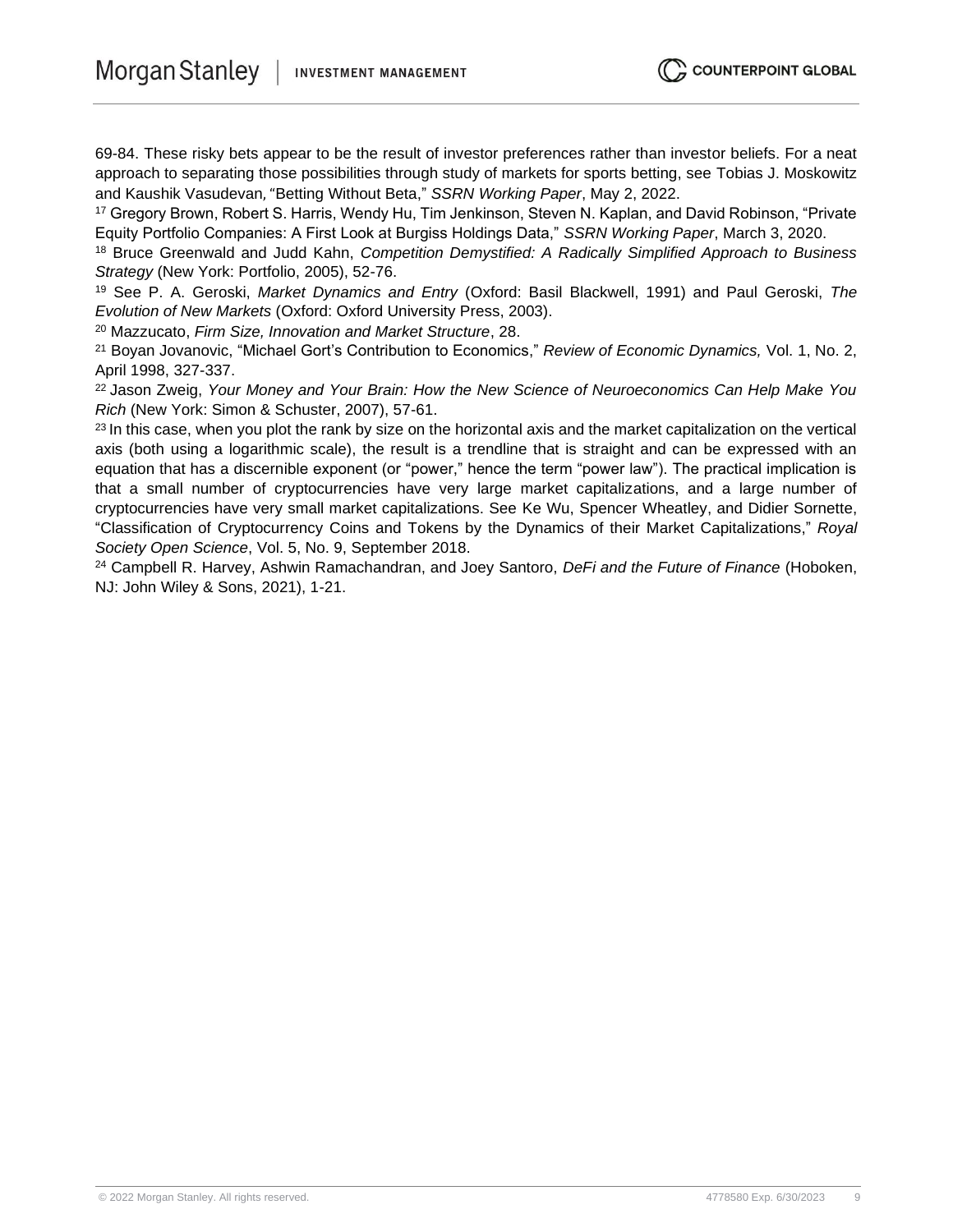#### **IMPORTANT INFORMATION**

The views and opinions and/or analysis expressed are those of the author as of the date of preparation of this material and are subject to change at any time due to market or economic conditions and may not necessarily come to pass. Furthermore, the views will not be updated or otherwise revised to reflect information that subsequently becomes available or circumstances existing, or changes occurring, after the date of publication. The views expressed do not reflect the opinions of all investment personnel at Morgan Stanley Investment Management (MSIM) and its subsidiaries and affiliates (collectively "the Firm"), and may not be reflected in all the strategies and products that the Firm offers.

Forecasts and/or estimates provided herein are subject to change and may not actually come to pass. Information regarding expected market returns and market outlooks is based on the research, analysis and opinions of the authors or the investment team. These conclusions are speculative in nature, may not come to pass and are not intended to predict the future performance of any specific strategy or product the Firm offers. Future results may differ significantly depending on factors such as changes in securities or financial markets or general economic conditions.

Past performance is no guarantee of future results. This material has been prepared on the basis of publicly available information, internally developed data and other third-party sources believed to be reliable. However, no assurances are provided regarding the reliability of such information and the Firm has not sought to independently verify information taken from public and third-party sources. The views expressed in the books and articles referenced in this whitepaper are not necessarily endorsed by the Firm.

Cryptocurrency (notably, Bitcoin) operates as a decentralized, peer-to-peer financial exchange and value storage that is used like money. It is not backed by any government. Federal, state or foreign governments may restrict the use and exchange of cryptocurrency. Cryptocurrency may experience very high volatility.

This material is a general communications which is not impartial and has been prepared solely for information and educational purposes and does not constitute an offer or a recommendation to buy or sell any particular security or to adopt any specific investment strategy. The material contained herein has not been based on a consideration of any individual client circumstances and is not investment advice, nor should it be construed in any way as tax, accounting, legal or regulatory advice. To that end, investors should seek independent legal and financial advice, including advice as to tax consequences, before making any investment decision.

Charts and graphs provided herein are for illustrative purposes only. Any securities referenced herein are solely for illustrative purposes only and should not be construed as a recommendation for investment.

This material is not a product of Morgan Stanley's Research Department and should not be regarded as a research material or a recommendation.

The Firm has not authorised financial intermediaries to use and to distribute this material, unless such use and distribution is made in accordance with applicable law and regulation. Additionally, financial intermediaries are required to satisfy themselves that the information in this material is appropriate for any person to whom they provide this material in view of that person's circumstances and purpose. The Firm shall not be liable for, and accepts no liability for, the use or misuse of this material by any such financial intermediary.

The whole or any part of this work may not be directly or indirectly reproduced, copied, modified, used to create a derivative work, performed, displayed, published, posted, licensed, framed, distributed or transmitted or any of its contents disclosed to third parties without MSIM's express written consent. This work may not be linked to unless such hyperlink is for personal and non-commercial use. All information contained herein is proprietary and is protected under copyright and other applicable law.

Eaton Vance is part of Morgan Stanley Investment Management. Morgan Stanley Investment Management is the asset management division of Morgan Stanley.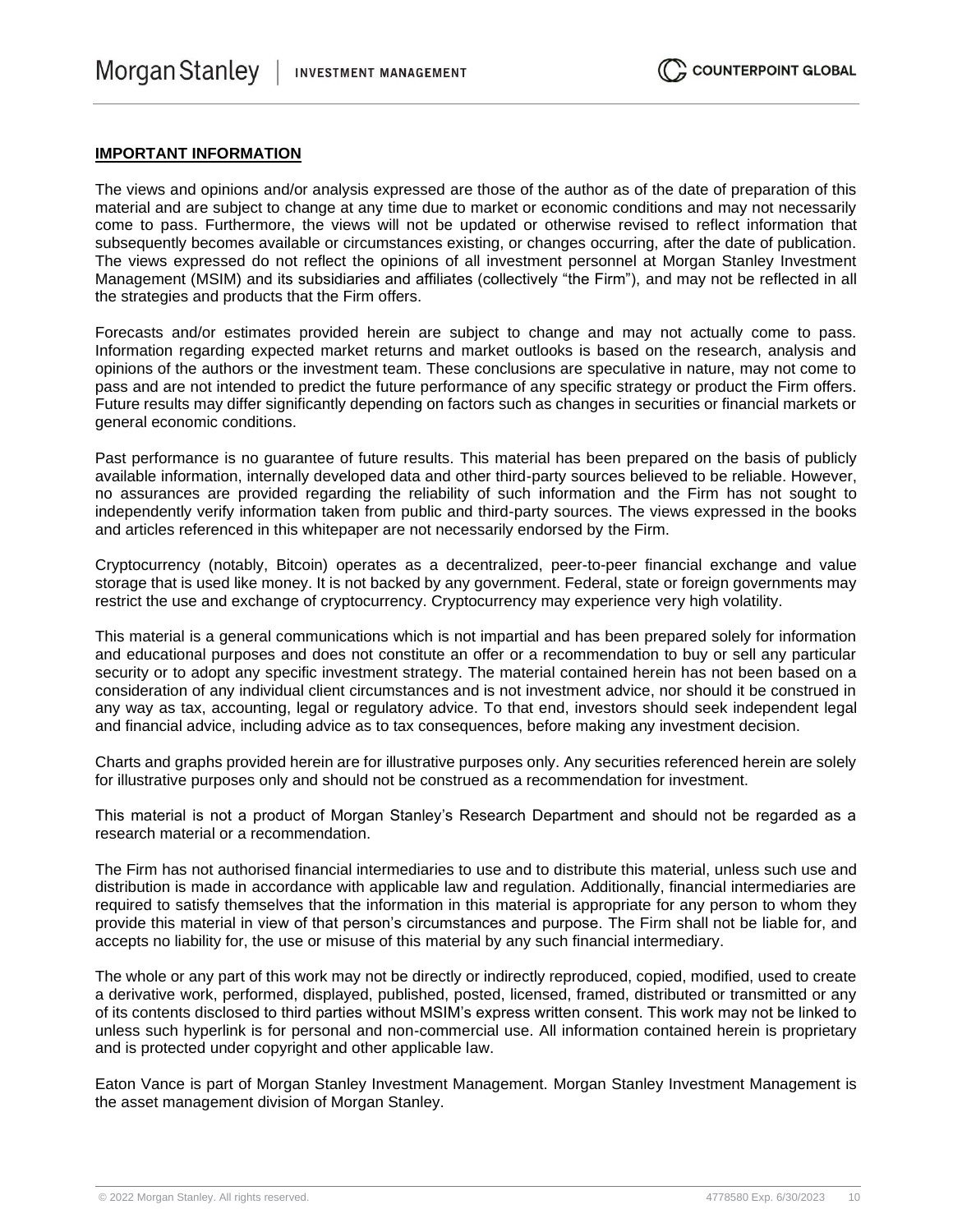This material may be translated into other languages. Where such a translation is made this English version remains definitive. If there are any discrepancies between the English version and any version of this material in another language, the English version shall prevail.

#### **DISTRIBUTION**

**This communication is only intended for and will only be distributed to persons resident in jurisdictions where such distribution or availability would not be contrary to local laws or regulations.**

**MSIM, the asset management division of Morgan Stanley (NYSE: MS), and its affiliates have arrangements in place to market each other's products and services. Each MSIM affiliate is regulated as appropriate in the jurisdiction it operates. MSIM's affiliates are: Eaton Vance Management (International) Limited, Eaton Vance Advisers International Ltd, Calvert Research and Management, Eaton Vance Management, Parametric Portfolio Associates LLC, and Atlanta Capital Management LLC.**

This material has been issued by any one or more of the following entities:

#### **EMEA**

This material is for Professional Clients/Accredited Investors only.

In the EU, MSIM and Eaton Vance materials are issued by MSIM Fund Management (Ireland) Limited ("FMIL"). FMIL is regulated by the Central Bank of Ireland and is incorporated in Ireland as a private company limited by shares with company registration number 616661 and has its registered address at The Observatory, 7-11 Sir John Rogerson's Quay, Dublin 2, D02 VC42, Ireland.

Outside the EU, MSIM materials are issued by Morgan Stanley Investment Management Limited (MSIM Ltd) is authorised and regulated by the Financial Conduct Authority. Registered in England. Registered No. 1981121. Registered Office: 25 Cabot Square, Canary Wharf, London E14 4QA.

In Switzerland, MSIM materials are issued by Morgan Stanley & Co. International plc, London (Zurich Branch) Authorised and regulated by the Eidgenössische Finanzmarktaufsicht ("FINMA"). Registered Office: Beethovenstrasse 33, 8002 Zurich, Switzerland.

Outside the US and EU, Eaton Vance materials are issued by Eaton Vance Management (International) Limited ("EVMI") 125 Old Broad Street, London, EC2N 1AR, UK, which is authorised and regulated in the United Kingdom by the Financial Conduct Authority.

**Italy:** MSIM FMIL (Milan Branch), (Sede Secondaria di Milano) Palazzo Serbelloni Corso Venezia, 16 20121 Milano, Italy. The **Netherlands:** MSIM FMIL (Amsterdam Branch), Rembrandt Tower, 11th Floor Amstelplein 1 1096HA, Netherlands. **France:** MSIM FMIL (Paris Branch), 61 rue de Monceau 75008 Paris, France. **Spain:**  MSIM FMIL (Madrid Branch), Calle Serrano 55, 28006, Madrid, Spain. **Germany**: MSIM Fund Management (Ireland) Limited Niederlassung Deutschland Junghofstrasse 13-15 60311 Frankfurt Deutschland (Gattung: Zweigniederlassung (FDI) gem. § 53b KWG).

#### **MIDDLE EAST:**

**Dubai:** MSIM Ltd (Representative Office, Unit Precinct 3-7th Floor-Unit 701 and 702, Level 7, Gate Precinct Building 3, Dubai International Financial Centre, Dubai, 506501, United Arab Emirates. Telephone: +97 (0)14 709 7158).

#### **U.S.:**

**NOT FDIC INSURED | OFFER NO BANK GUARANTEE | MAY LOSE VALUE | NOT INSURED BY ANY FEDERAL GOVERNMENT AGENCY | NOT A BANK DEPOSIT**

#### **ASIA PACIFIC**

**Hong Kong:** This material is disseminated by Morgan Stanley Asia Limited for use in Hong Kong and shall only be made available to "professional investors" as defined under the Securities and Futures Ordinance of Hong Kong (Cap 571). The contents of this material have not been reviewed nor approved by any regulatory authority